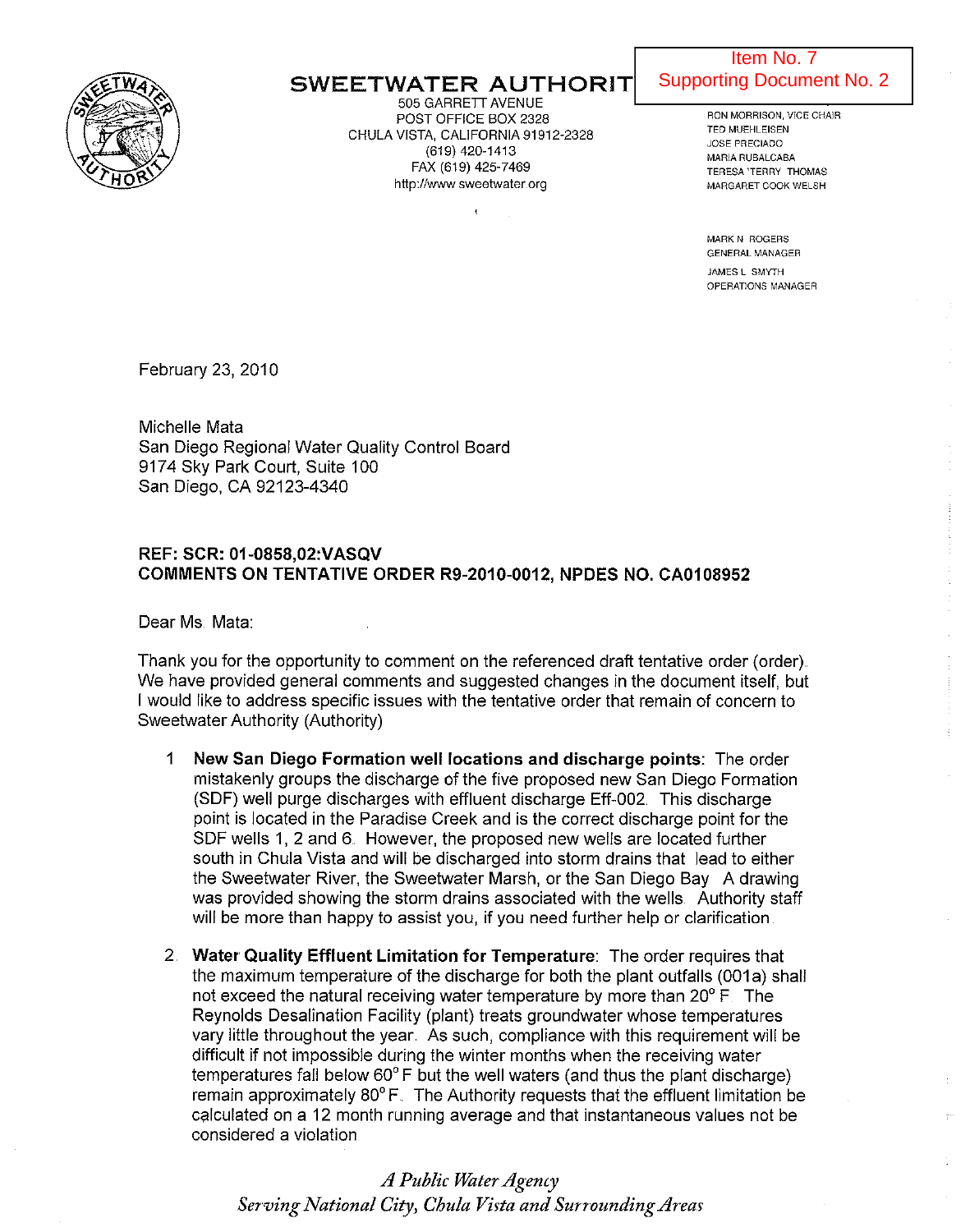- 3 Water Quality Effluent Limitations for pH: The pH range for the SDF wells 1, 2 and 6 remains between 7,0 and g,O, The pH from the purges for these wells occasionally dips below 7,0, but the purges are infrequent and of short duration There is no viable way to treat the purges to increase the pH during the short time that the purges occur, The Authority requests the pH range remain at 6,5 to g,O, or as an alternative, the effluent limitation be calculated on a running annual average; and not be based on instantaneous values,
- 4, Monitoring Requirements for the Plant Feed Dump: The order requires grab samples each time the feed dump discharge is in use, Use of the feed dump is an operational requirement, with the discharge occurring every time the plant is started up, until the plant pressures stabilize This will occur several times during the year and depending on circumstances, at all hours of the day, Compliance with this requirement will be difficult. As the quality of the well water (and thus the feed dump) is not likely to change often, the Authority requests that the monitoring frequency be changed to an annually or bi-annually.
- 5, Plant Discharge Flow Limitation: The Regional Board staff has not approved the Authority's request to increase the flow limitation from 0.8 MGD to up to 1 25 MGD without expansion of the plant. The Authority respectfully requests reconsideration of this matter, With its current capability, the plant capacity can easily be increased by 25% to 5 MGD. However, this requires an increase in the effluent flow limitation, Authority staff believes that data shows little increase in negative effects by this relatively small increase in discharge flow

The Authority is committed to the plant expansion, which will include the relocation of the outfall, and has demonstrated this by its certification of the expansion project Environmental Impact Report on February 24, 2010, In the interim, however, the Authority is requesting the flexibility to operate its plant at its maximum capacity (5 MGD), which will require the increase in discharge During this critical period of regional drought, the increased production will supply much needed additional drinking water for the region at little additional cost

6 Groundwater Well Purge Monitoring Requirements: Previous orders have stated that "The discharges from groundwater well-purge water, plant feed-water dump, pressure (air) relief valves, and chlorine contact-tank overflow are intermittent and of short duration. During the reasonable potential analysis of these discharges it was noted that copper concentrations are higher than receiving water criteria, but because of the intermittent and short duration these discharges are not considered to have a reasonable potential to cause an exceedence of water quality criteria." This order requires quarterly grab samples for metals as well as pH monitoring with each purge, SWA staff feels that because of the small volume, these discharges contribute very little contaminant loading in the receiving waters and that no WQBEL's should be included for these points, As it stands now, in the advent of an exceedence, the Authority would feel compelled to re-sample, This strategy would be counter productive because we would be generating a well purge discharge for no other reason than to attempt to maintain compliance with our discharge permit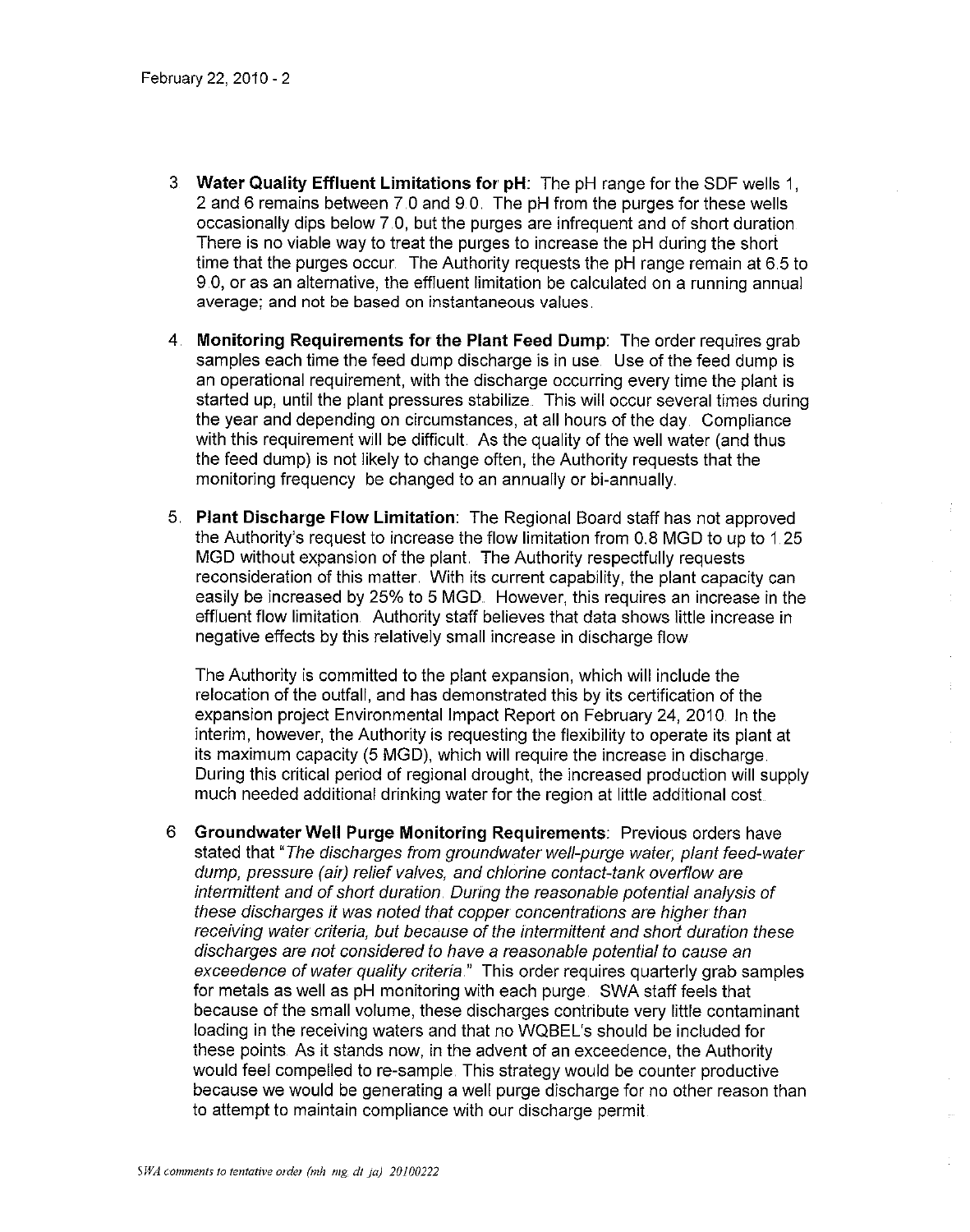The Authority respectfully requests that the well purges be considered of limited threat to surface waters and that the discharge requirements should fall under a general permit for limited threat discharges. If such a permit no longer exists, the Authority requests that the Regional Board staff review the need and that the well purge discharges fall under such a permit. As an alternative, the Authority respectfully points out that because of the increased number of separate discharge points for the well purges, compared to the limited number of discharge points for the plant itself, that a separate permit for the well purges be considered, and that the permit should consider the purges to be of limited threat to receiving waters and treated as such

7. Costs of Compliance with the Monitoring Requirements: Attached is a spread sheet that compares the cost of monitoring under the existing permit as compared to that for a new permit. To summarize, the laboratory monitoring for the discharges is increasing roughly fourfold (\$ 4,856 to \$ 21,954). In addition, there are new receiving water monitoring requirements that will cost the Authority \$124,000 each year to implement. This is in addition to over \$400,000 spent by the Authority to date collecting data for the Regional Board staff to assist in evaluating our request for increased discharge flows

The Sweetwater Authority appreciates the effort by the Regional Board in bringing the permit renewal to this point. There are issues that we would still like to discuss as outlined above, but the Authority does not see these issues as insurmountable The Authority looks forward to meeting with you on Friday, February  $26<sup>th</sup>$ , to discuss these issues in greater detail.

If you have any questions regarding the above, please contact me via phone (619) 409- 6802, or email at dthomson@sweetwater.org.

Sincerely,

SWEETWATER AUTHORITY

 $\mathsf{DonR}$  . Thomson

Director of Water Quality

Attachments

cc: Jack Adam Michael Garrod Mark Hatcher David Barker, RB9 Brian Kelly, RB9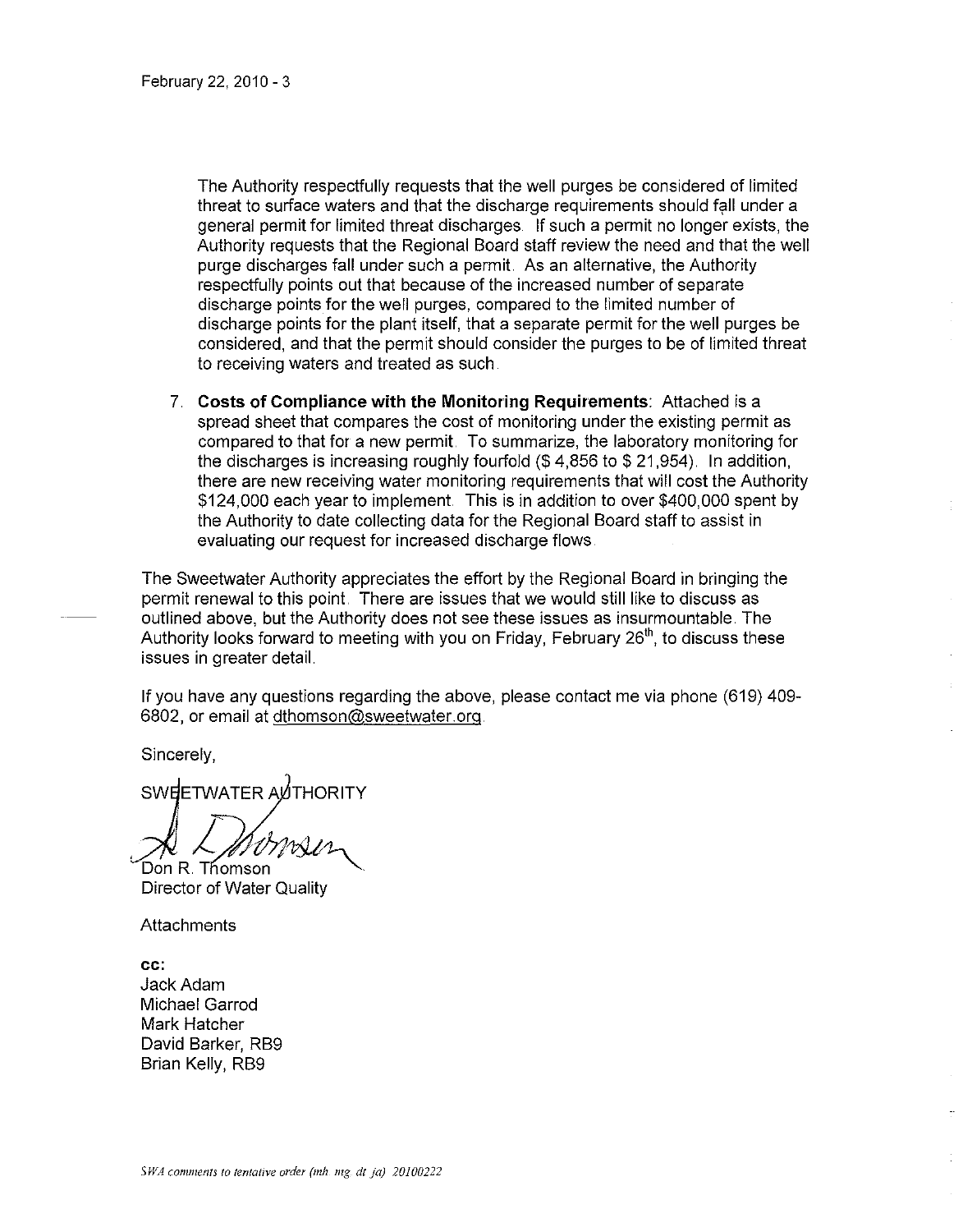

| <b>Analytical Test,</b><br>Assay, or<br>Monitoring | Unit<br>Cost | <b>Number</b><br>of<br><b>Stations</b> | Per<br><b>Time</b><br>Period          | Annual<br>Cost | Cycle<br>Cost |
|----------------------------------------------------|--------------|----------------------------------------|---------------------------------------|----------------|---------------|
| pH, temperature, DO                                | included     |                                        |                                       |                |               |
| TSS, SS                                            | \$50         | 1                                      | Month                                 | \$250          | \$1250        |
| TSS, SS                                            | \$50         | $\overline{c}$                         | \$400<br>Quarter                      |                | \$2000        |
| Cu, Ni, Se                                         | \$60         | 1                                      | Month                                 | \$720          | \$3600        |
| Cu, Ni, Se                                         | \$60         | $\overline{c}$                         | Quarter                               | \$480          | \$2400        |
| As, Zn                                             | \$40         | $\overline{c}$                         | \$640<br>Quarter                      |                | \$3200        |
| Nitrate, TN                                        | \$35         | $\mathbf{1}$                           | Month                                 | \$420          | \$2100        |
| Ammonia                                            | \$25         | 2                                      | Quarter                               | \$300          | \$1500        |
| Ortho-PO <sub>4</sub> , TP                         | \$40         | $\mathbf{1}$                           | Month                                 | \$480          | \$2400        |
| Ortho-PO <sub>4</sub> , TP                         | \$40         | $\overline{2}$                         | \$640<br>Quarter                      |                | \$3200        |
| Salinity                                           | \$15         | 1                                      | Month                                 | \$180          | \$900         |
| Salinity                                           | \$15         | $\overline{c}$                         | Quarter                               | \$120          | \$600         |
| <b>Benthic Macroinvertebrates</b>                  |              | scope dependent                        |                                       |                |               |
| Macroalgae                                         |              | scope dependent                        |                                       |                |               |
| Wetland Vegetation                                 |              | scope dependent                        |                                       |                |               |
| Topsmelt (acute)                                   | \$700        | 3                                      | Annual                                | \$2,100        | \$10,500      |
| Topsmelt (Chronic)                                 | \$1500       | 3                                      | Annual                                | \$4,500        | \$22,500      |
| Kelp (Chronic)                                     | \$1500       | 3                                      | Annual                                | \$4,500        | \$22,500      |
| Sea Urchin                                         | \$1000       | 3                                      | Annual                                | \$3,000        | \$15,000      |
| Priority Chemistry & TCDD                          | \$2550       | 3                                      | Quarter,<br>Year <sub>3</sub><br>Only |                | \$30,600      |
| Totals                                             |              |                                        |                                       | \$18,730       | \$124,250     |

## **Table 1" Cost Implications - Required Analyses**

**Note: Costs based on 2009 unit costs** 

**For Reference: 2009-2010 chemistry totaled approximately \$5000 annually** 

#### **References**

SCCWRP. 2004. Evaluation of Benthic Assessment Methodology in Southern California Bays and San Francisco Bay. Technical Report 432.

ţ.